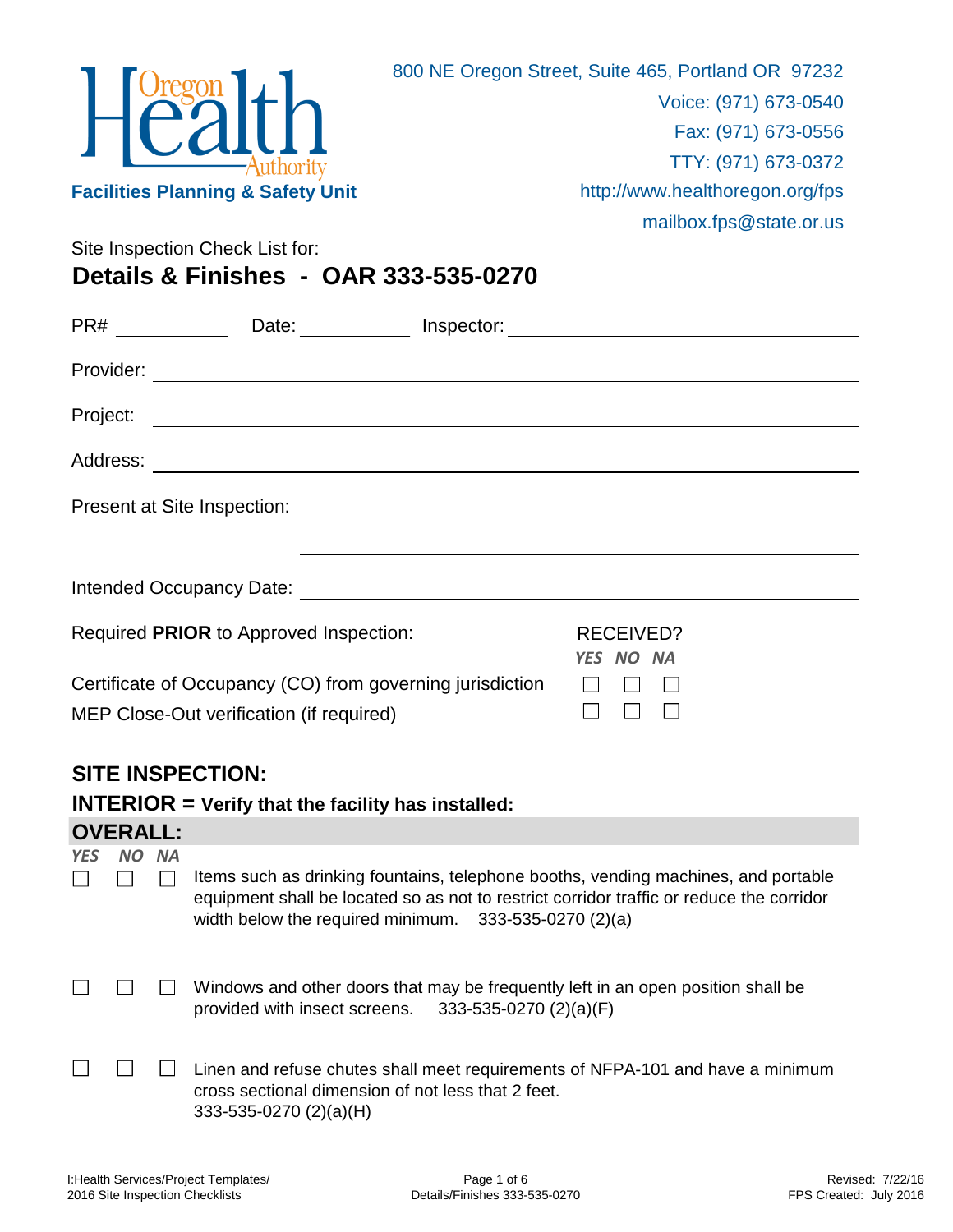|  | Thresholds and expansion joint covers shall be made flush with the floor surface to<br>facilitate use of wheelchairs and carts. Expansion joints shall be constructed to restrict<br>$333-535-0270$ (2)(a)(l)<br>passage of smoke and fire.                                                                                                                                                                                                                                                                                                                                                                    |
|--|----------------------------------------------------------------------------------------------------------------------------------------------------------------------------------------------------------------------------------------------------------------------------------------------------------------------------------------------------------------------------------------------------------------------------------------------------------------------------------------------------------------------------------------------------------------------------------------------------------------|
|  | Mirrors shall not not be installed at hand-washing stations in food preparation areas or<br>in sensitive areas such as nurseries, clean and sterile utility, storage rooms and scrub<br>333-535-0270 (2)(a)(L)<br>sinks.                                                                                                                                                                                                                                                                                                                                                                                       |
|  | Sound transmission criteria shown in Table 1 shall apply to partition, floor, and ceiling<br>construction in patient areas.<br>$333-535-0270$ (2)(a)(R)                                                                                                                                                                                                                                                                                                                                                                                                                                                        |
|  | Mechanical equipment located on the same floor or above patient rooms, offices,<br>nurse stations, and similar occupied spaces shall be effectively sound isolated from the<br>floor and structure. $333-535-0270$ (2)(a)(S)                                                                                                                                                                                                                                                                                                                                                                                   |
|  | Floor materials shall be easily cleanable and have wear resistance appropriate for the<br>location involved. Floors in areas used for food preparation or food assembly shall be<br>water-resistant and grease-proof. Joints in tile and similar material in such areas shall<br>be resistant to food acid. In all areas frequently subject to wet cleaning methods, floor<br>materials shall not be physically affected by germicidal and cleaning solutions. Floors<br>that are subject to traffic while wet shall have a non-slip surface as recommended by<br>ADA and Access Board. 333-535-0270 (2)(b)(C) |
|  | Wall bases in kitchens, operating and C-section rooms, clean core areas, surgical<br>scrub corridors, soiled workrooms, endoscopy rooms, housekeeping closets and other<br>areas that are frequently subject to wet cleaning methods shall be made integral and<br>coved with the floor, tightly sealed to the wall, and constructed without void that can<br>harbor insects. 333-535-0270 (2)(b)(D)                                                                                                                                                                                                           |
|  | Wall finishes shall be washable and, in the immediate area of plumbing fixtures, shall<br>be smooth and moisture resistant (orange peel not allowed.) Finish, trim, and floor and<br>wall construction in dietary and food preparation areas shall be free from spaces that<br>can harbor rodents and insects. $333-535-0270$ (2)(b)(E)                                                                                                                                                                                                                                                                        |
|  | Floor and wall penetrations by pipes, ducts, and conduits shall be tightly sealed to<br>minimize entry of rodents and insects. Joints of structural elements shall be similarly<br>sealed.<br>333-535-0270 (2)(b)(F)                                                                                                                                                                                                                                                                                                                                                                                           |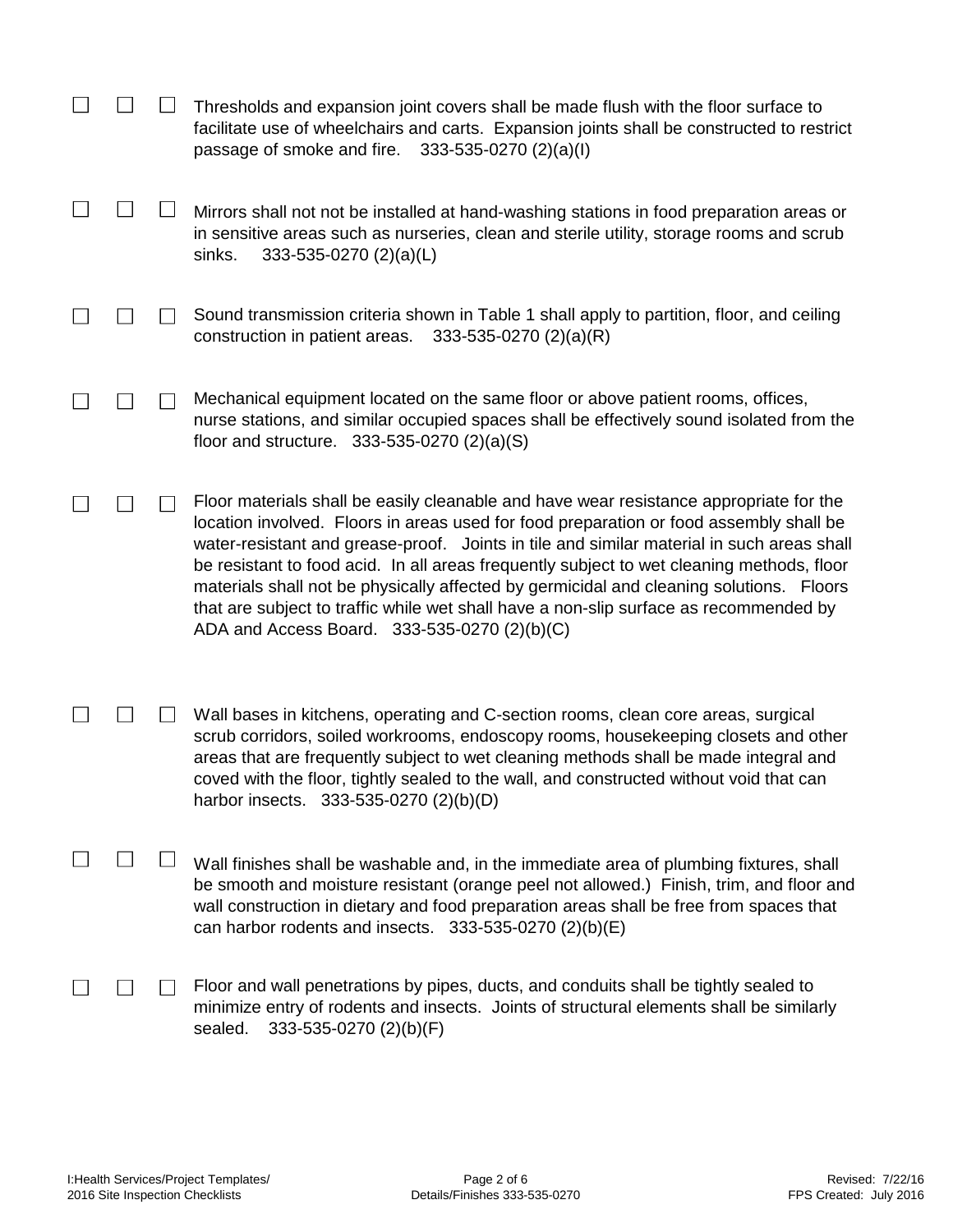|  | Ceilings in restricted areas such as: Surgery rooms, delivery rooms, clean core areas<br>and specialized radiographic rooms shall be constructed with materials that are<br>monolithic, Scrub able, and capable of withstanding chemicals, such as gypsum board<br>and be without crevices that can contain dirt particles.<br>333-535-0270 (2)(b)(G)            |
|--|------------------------------------------------------------------------------------------------------------------------------------------------------------------------------------------------------------------------------------------------------------------------------------------------------------------------------------------------------------------|
|  | Ceilings in semi-restricted areas such as: airborne infection isolation rooms, protective<br>environment rooms, and central sterile supply spaces shall be smooth, scrub able, non-<br>absorptive, non-perforated, capable of withstanding cleaning with chemicals, and<br>without crevices that can harbor mold and bacterial growth.<br>333-535-0270 (2)(b)(H) |
|  | If lay-in ceiling is provided in semi-restricted areas, it shall be gasketed or clipped down<br>to prevent the passage of particles from the cavity above the ceiling plane into he semi-<br>restricted environment. Perforated, tegular, serrated cut, or highly textured tiles are<br>333-535-0270 (2)(b)(l)<br>not acceptable.                                |
|  | Dietary and food preparation areas shall have a finished ceiling covering all overhead<br>duct work and piping. 333-535-0270 (2)(b)(J)                                                                                                                                                                                                                           |
|  | Acoustical ceilings shall be provided for corridors in patient areas, nurses' stations,<br>labor rooms, day rooms, recreation rooms, dining areas, and waiting areas.<br>333-535-0270 (2)(b)(L)                                                                                                                                                                  |
|  | Top-set rubber or vinyl wall base, where used, shall be sealed tightly to the floor as<br>well as to the wall. 333-535-0270 (2)(b)(O)                                                                                                                                                                                                                            |
|  | Minimum Ceiling heights shall be 7'-10". Individual room ceiling heights are listed<br>under room category.<br>333-535-0270 $(2)(a)(O)$                                                                                                                                                                                                                          |
|  | Ceilings in corridors and other minor rooms shall be not less than 7'-6".<br>333-535-0270 (2)(a)(O)(iii)                                                                                                                                                                                                                                                         |
|  | Ceilings in recreation rooms, exercise rooms and similar spaces where impact noises<br>may be generated shall not be located directly over patient bed area, delivery or<br>operating suites, unless special provisions are made to minimize such noise.<br>333-535-0270 (2)(a)(P)                                                                               |

# **TOILET/BATHING ROOMS:**

*YES NO NA*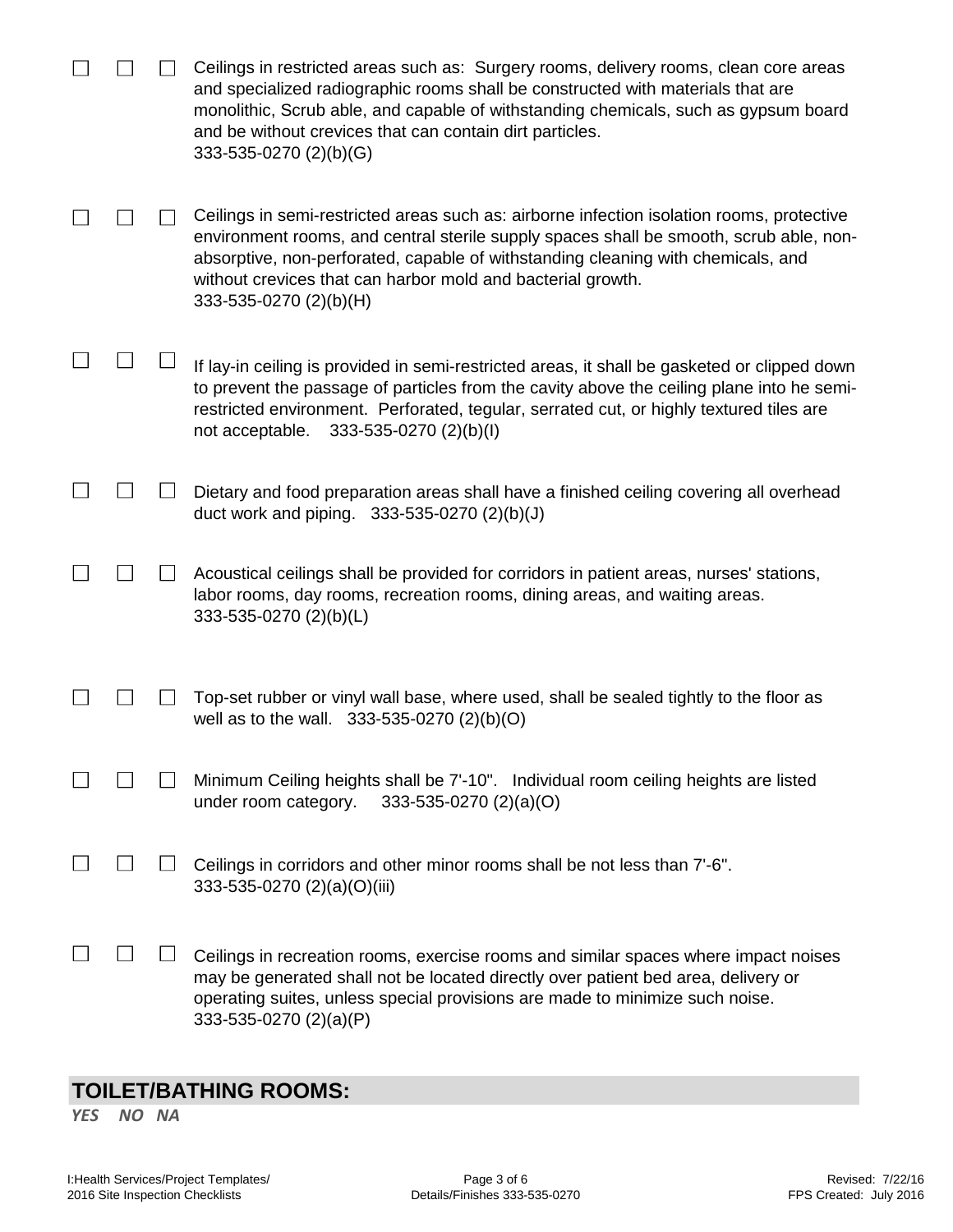|  | Rooms containing bathtubs, sitz baths, showers or water closets shall be equipped<br>with doors and hardware that permit access from the outside in any emergency.<br>$333 -$<br>535-0270 (2)(a)(C)                                                                                                                                                                                                                                     |
|--|-----------------------------------------------------------------------------------------------------------------------------------------------------------------------------------------------------------------------------------------------------------------------------------------------------------------------------------------------------------------------------------------------------------------------------------------|
|  | When such rooms have only (1) opening, the door shall be capable of opening outward<br>or be otherwise designed to be opened without need to push against a patient who<br>may have collapsed within the room.<br>$333 - 535 - 0270$ (2)(a)(C)                                                                                                                                                                                          |
|  | Grab bars shall be provided at all patients' toilets, showers, tubs, and sitz baths, except<br>in Psychiatric patient care units. The bars shall have 1 and 1/2" clearance to walls<br>and shall have sufficient strength and anchorage to sustain a concentrated load of 250<br>pounds. 333-535-0270 (2)(a)(J)                                                                                                                         |
|  | Sinks in hand-washing stations shall be securely anchored to withstand an applied<br>vertical load of not less than 250 pounds (113.4 kilograms) on the fixture front. 333-<br>535-0270 (2)(a)(K)                                                                                                                                                                                                                                       |
|  | Ceilings in toilet rooms shall be not less than 7'-6".<br>333-535-0270 (2)(a)(O)(iii)                                                                                                                                                                                                                                                                                                                                                   |
|  | Cubicle curtains and draperies shall be noncombustible or rendered flame retardant<br>and shall pass both the large and small scale tests of NFPA Standard 701. 333-535-<br>0270(2)(b)(A)                                                                                                                                                                                                                                               |
|  | Floor materials shall be easily cleanable and have wear resistance appropriate for the<br>location involved. In all areas frequently subject to wet cleaning methods, floor<br>materials shall not be physically affected by germicidal and cleaning solutions. Floors<br>that are subject to traffic while wet shall have a non-slip surface as recommended by<br>ADA and Access Board. 333-535-0270 (2)(b)(C)                         |
|  | Provisions for hand drying shall be included at all hand-washing stations except scrub<br>sinks. These shall be single use separate individual paper or cloth units enclosed in<br>such a way as to provide protection against dust or soil and ensure single unit<br>dispensing. Hot air dryers are permitted provided that installation is such to preclude<br>possible contamination by recirculation of air. 333-535-0270 (2)(a)(M) |

## **PATIENT CARE UNITS:**

*YES NO NA*

 $\Box$  Patient rooms intended for occupancy of 24 hours or more shall have windows with sills not more than 3 feet above the floor (windows in Intensive Care Units and Critical Care Units may be 5 feet above the floor. 333-535-0270 (2)(a)(G)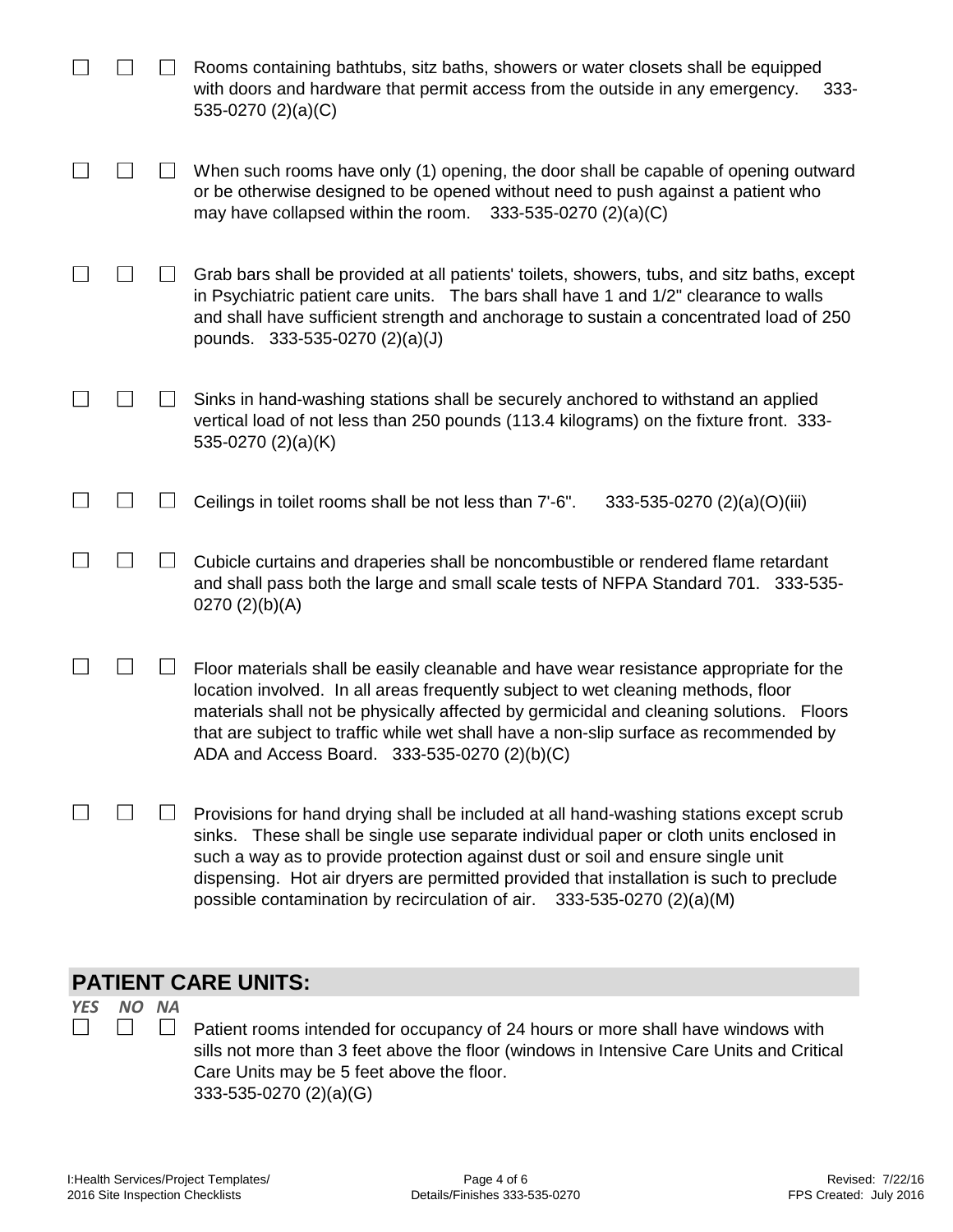|  | Cubicle curtains and draperies shall be noncombustible or rendered flame retardant<br>and shall pass both the large and small scale tests of NFPA Standard 701. 333-535-<br>0270(2)(b)(A) |
|--|-------------------------------------------------------------------------------------------------------------------------------------------------------------------------------------------|
|  | Cubicle curtains tracks and television suspensions in individual rooms shall not be less<br>than 6'-8" AFF. 333-535-0270 $(2)(a)(O)(iv)$                                                  |
|  | <b>PSYCHIATRIC CARE UNITS:</b>                                                                                                                                                            |
|  | Suitable hardware shall be provided on doors to patient rooms so that access to these<br>rooms can be controlled by staff. $333-535-0270$ (2)(a)(D)                                       |
|  | Doors to patient rooms shall not be lockable from inside the room.<br>333-535-0270 (2)(a)(E)                                                                                              |
|  | Ceilings of patient rooms in psychiatric care units shall e of monolithic or bonded<br>333-535-0270 (2)(b)(N)<br>construction.                                                            |
|  |                                                                                                                                                                                           |

### **DIETARY & FOOD PREP AREAS:**

| YFS | <b>NA</b><br>NO. |  |
|-----|------------------|--|
|     |                  |  |

In dietary areas and in other areas where dust fallout may present a problem,  $\Box$ suspended ceilings shall be provided. 333-535-0270 (2)(b)(M)

|            | <b>STORAGE:</b> |  |                                                                                                                                                                                                                                                                                                                                                                                                                                                                                                                                                                                             |  |
|------------|-----------------|--|---------------------------------------------------------------------------------------------------------------------------------------------------------------------------------------------------------------------------------------------------------------------------------------------------------------------------------------------------------------------------------------------------------------------------------------------------------------------------------------------------------------------------------------------------------------------------------------------|--|
| <b>YES</b> | NO NA           |  | Finished ceiling may be omitted in general storage areas, and similar spaces, unless<br>required for fire-resistive purposes. 333-535-0270 (2)(b)(K)                                                                                                                                                                                                                                                                                                                                                                                                                                        |  |
|            |                 |  | Ceilings in storage and other minor rooms shall be not less than 7'-6".<br>333-535-0270 (2)(a)(O)(iii)                                                                                                                                                                                                                                                                                                                                                                                                                                                                                      |  |
|            |                 |  | Equipment and supply storage shall be provided for each hospital department in<br>accordance with the Functional Program; however, a minimum of 10 SF per bed shall<br>be provided in patient care areas. In all other departments, the amount required shall<br>be based on either a study of supply and equipment needed which shall be submitted<br>with construction plans for review or a minimum of 10 percent of gross departmental<br>areas. All rooms and corridors within a departmental shall be included when<br>calculating gross departmental area. $333-535-02700$ (2)(a)(T) |  |

## **BOILER ROOM:**

 $\Box$ 

*YES NO NA*  $\Box$ 

 $\Box$ 

Boiler rooms shall have ceiling clearances not less than 2'-6" above the main boiler header and connecting piping. 333-535-0270 (2)(a)(O)(i)